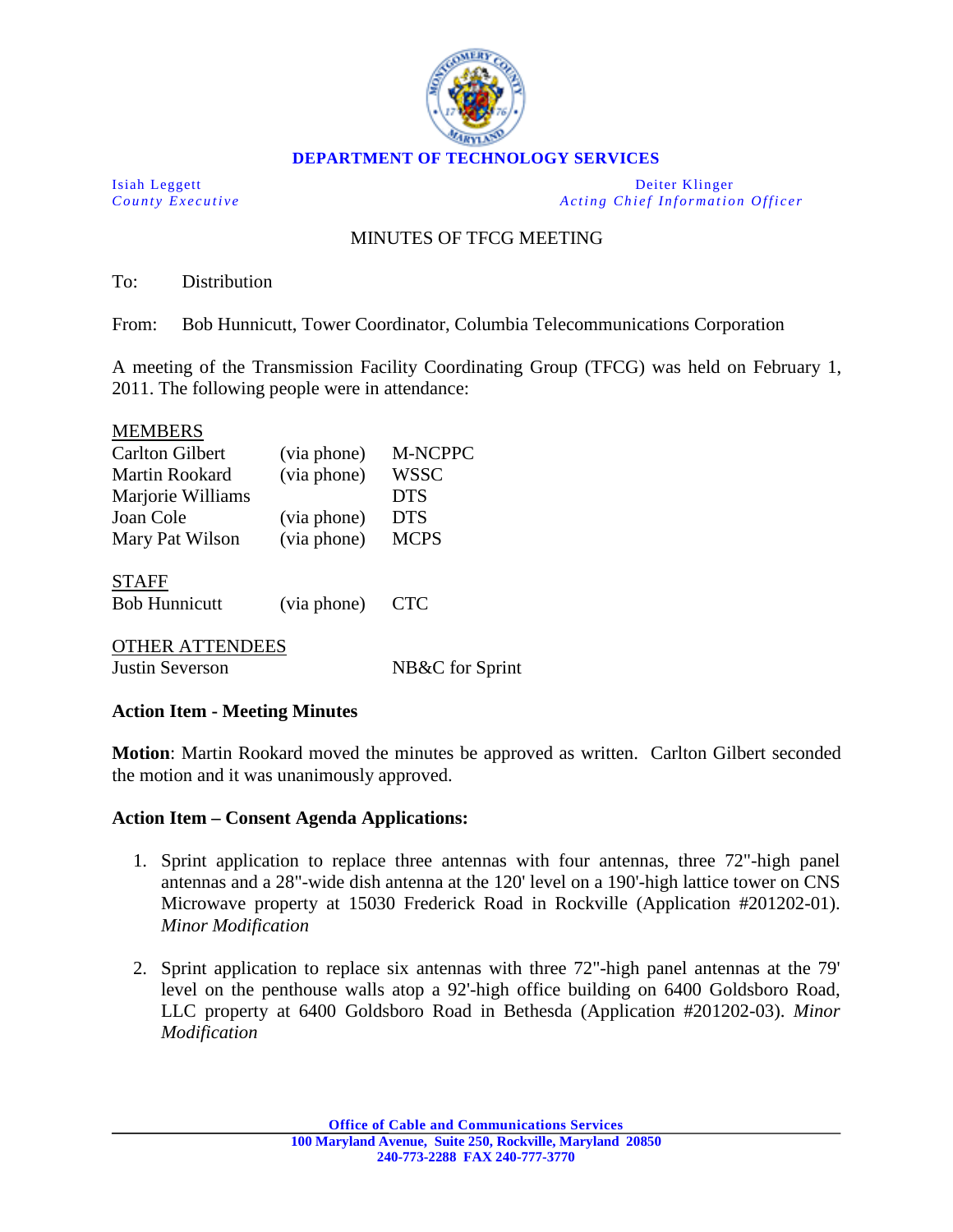Minutes of TFCG Meeting Held February 1, 2012 Page 2 of 3

> 3. Sprint application to replace six antennas with three 72"-high panel antennas at the 126' level on a 126'-high PEPCO transmission line tower on PEPCO property at 19500 Peach Tree Road in Dickerson (Application #201202-04). *Minor Modification*

**Motion**: Martin Rookard moved the Consent Agenda items be recommended as conditioned by the Tower Coordinator. Mary Pat Wilson seconded the motion and it was unanimously approved.

## **Action Item – Regular Agenda**

4. Sprint application to replace three antennas with six 72"-high panel antennas at the 105' level on a 112'-high water tank on WSSC property at 17710 Buehler Road in Olney (Application #201112-04). *Minor Modification*

*Conditioned on approval from the FCC for use and activation of service for those frequencies and assignment of those frequencies by LightSquared to Sprint.* 

5. Sprint application to replace six antennas with three 72"-high panel antennas at the 180' level on a 199'-high monopole on Lynwood Farm LP property at 25217 Peach Tree Road in Clarksburg (Application #201201-03). *Minor Modification*

*Conditioned on approval from the FCC for use and activation of service for those frequencies and assignment of those frequencies by LightSquared to Sprint.* 

6. Sprint application to replace three antennas with three 72"-high panel antennas at the 57' level on two 60' chimneys on National 4-H Council property at 7100 Connecticut Avenue in Chevy Chase (Application #201202-02). *Minor Modification*

*Conditioned on providing, at time of permitting, written approval from the 4H and the Town of Chevy Chase to make these changes, on meeting any requirements or modifications of the special exceptions as approved by the Board of Appeals, and on painting the antennas to match the chimney to which they are attached.*

7. Sprint application to replace six antennas with six 72"-high panel antennas at the 121' level on a 126'-high PEPCO transmission line tower on PEPCO property at 13622 Travilah Road in Gaithersburg (Application #201202-05). *Minor Modification*

*Conditioned on approval from the FCC for use and activation of service for those frequencies and assignment of those frequencies by LightSquared to Sprint.*

8. Sprint application to replace six antennas with six 72"-high panel antennas at the 115' level on a 112'-high water tank on WSSC property at 7005 Radnor Road in Bethesda (Application #201202-06). *Minor Modification*

*Conditioned on approval from the FCC for use and activation of service for those frequencies and assignment of those frequencies by LightSquared to Sprint and on submission of written authority from the WSSC to make these modifications.*